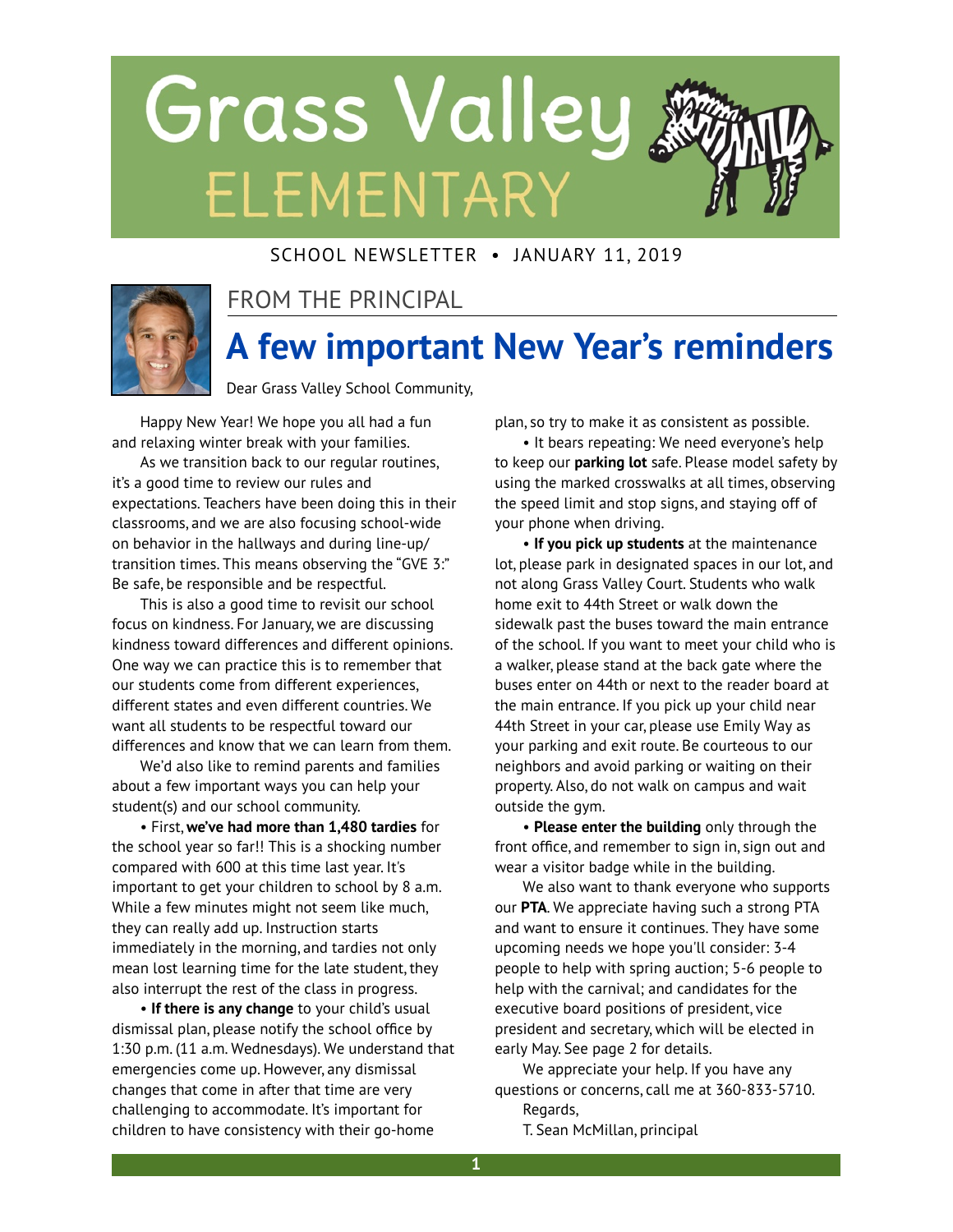# **Don't forget, Movie Night is tonight! See page 3 for all the details.**

# **Volunteers needed for spring events, board**

Winter has just begun, but on the PTA board we're already thinking about spring, when we have several major events: our annual Spring Carnival family fun night May 17, our silent auction

fundraiser (held on the night of the carnival), and nominations and elections for the next year's

board. If you've been wanting to get more involved in school events or the PTA, now is a great time to step forward. We'll need plenty of hands to put together the carnival and auction, and we are looking for candidates for several open board positions for next year. Here are the details:

**CARNIVAL** We're hoping to find at least five people to help our event chairperson with one or more of the following tasks: decorating; arranging vendors; planning games and prizes; handling communication/advertising; and setting up the event.



**AUCTION** We'd need at least three people to help with one or more of

these jobs: sending letters to past and potential donors; procuring and packaging donations for display; setting up the day of the auction; and running the event.

**BOARD** All of our executive board positions are open for nomination and election each spring, with two-year term limits for each position. We have three positions that we know will be open for 2019-20: president, vice president and secretary. All of these can be co-chaired with another person. The other four board positions are also open to nominations, and will be appointed by the incoming executive board in late spring or early summer. Those positions are: fundraising coordinator, volunteer coordinator, membership coordinator and newsletter coordinator.

If you are interested in volunteering or want to learn more, please contact PTA President [Melanie Johnson](mailto:president@gvezebraspta.org?subject=email%20subject) or Volunteer Coordinator [Amanda Rinesmith.](mailto:volunteers@gvezebraspta.org?subject=email%20subject)

Thank you for all of your tremendous support this year. We appreciate you!

## **COMING UP**

### **Spring BoxTops drive**

We'll be collecting BoxTops again from Feb. 1 to Feb. 22. The classes that bring in the most will receive a special prize.

### **Art Discovery meeting**

This month's meeting for Art Discovery volunteers will be at 8:15 a.m. Friday, Feb. 1, in the GVE cafeteria.

## **Want an easy job? Try the Nominating Committee!**

Part of our process for finding new PTA board members includes forming an official Nominating Committee, a brief and simple job. We need three people who can give just a couple of hours reaching out to others in our school community who might be interested in serving on the PTA board.

Our elections are held in the spring, and the nominating committee typically begins looking at candidates early in the year.

If you are interested or have any questions, please contact our president, [Melanie Johnson.](mailto:president@gvezebraspta.org?subject=email%20subject) Thank you!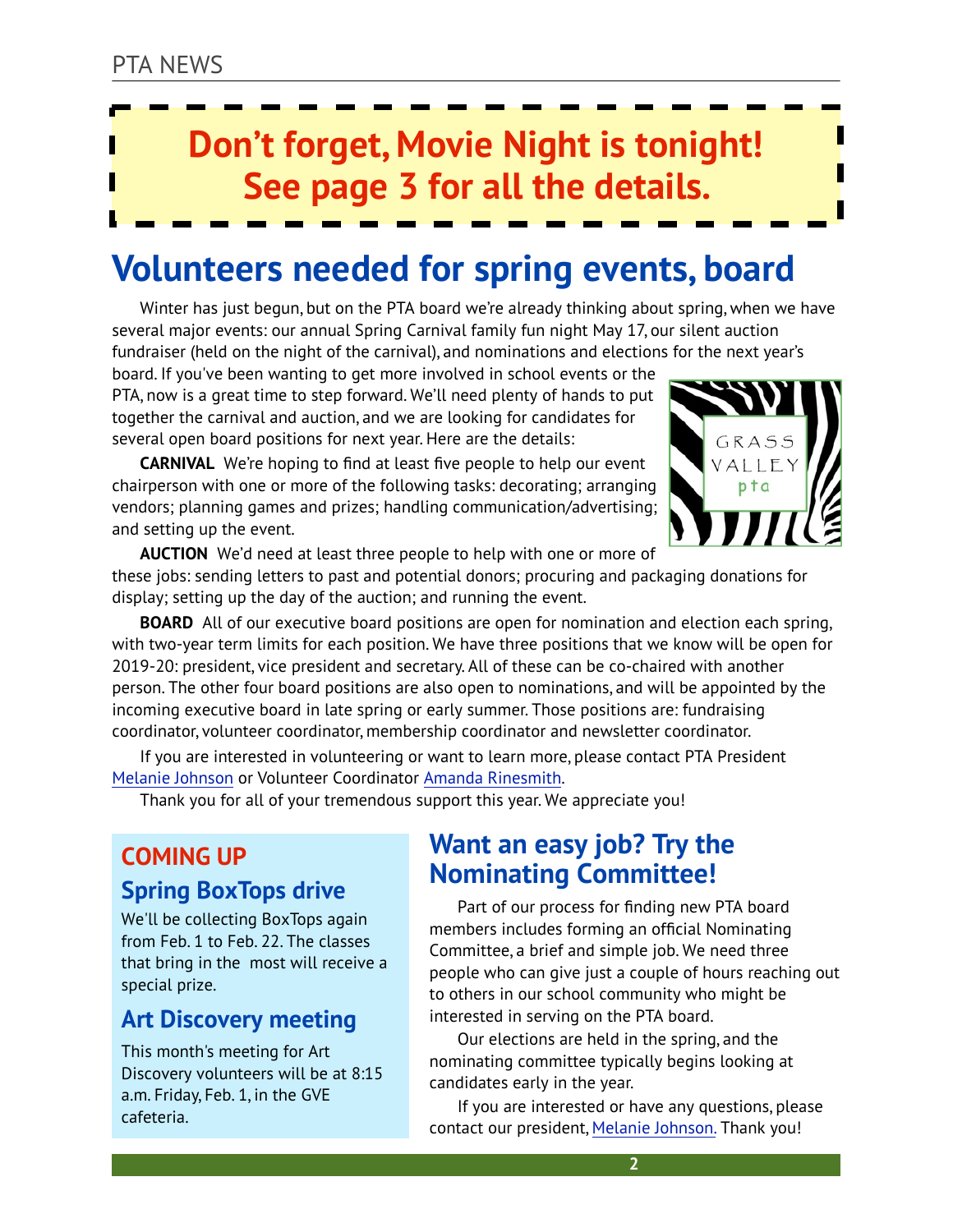## ANNOUNCEMENTS

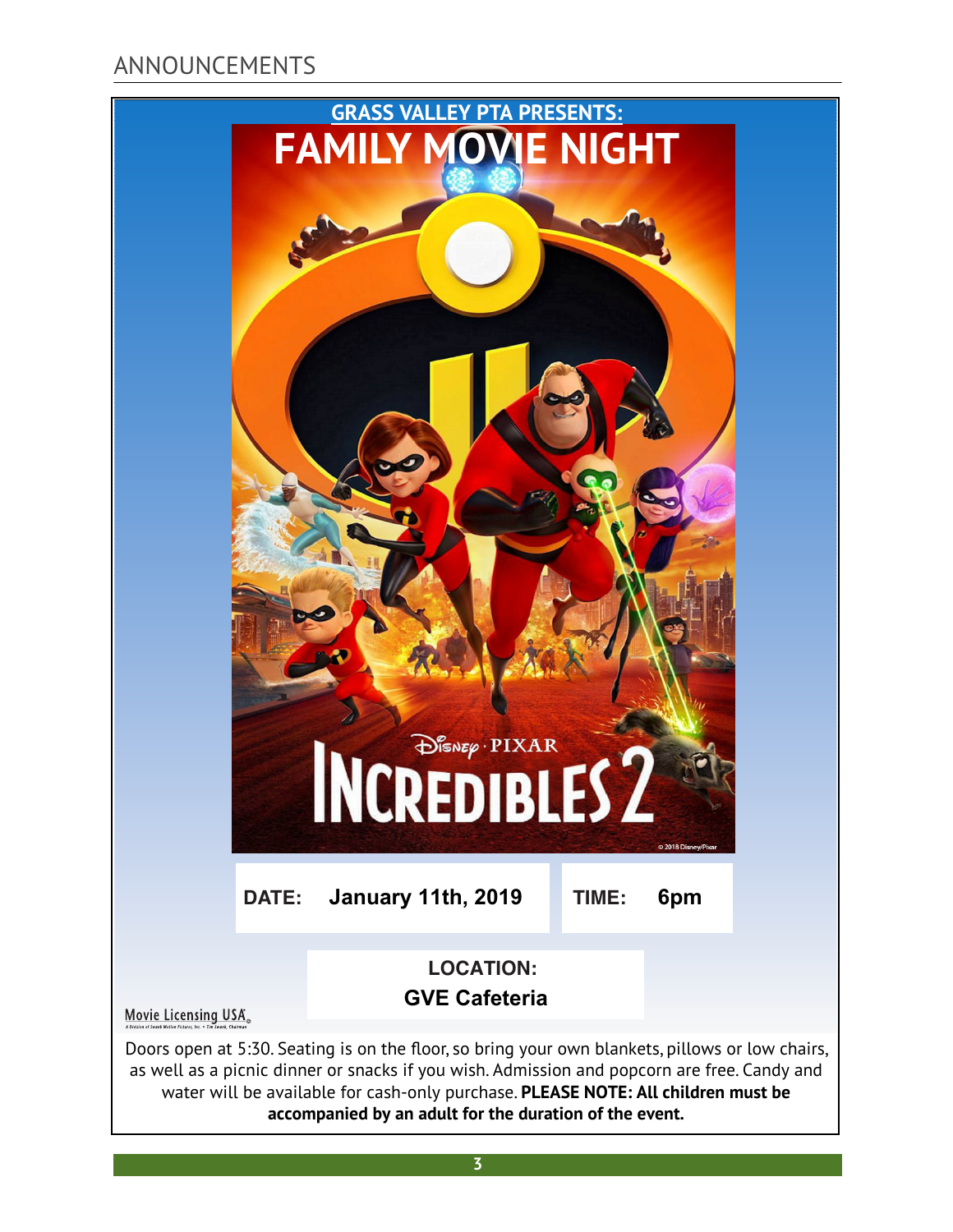

**Volunteers needed:** We'll be looking for people to help with a few things before, during and after the dance. Look for an email coming soon to sign up.